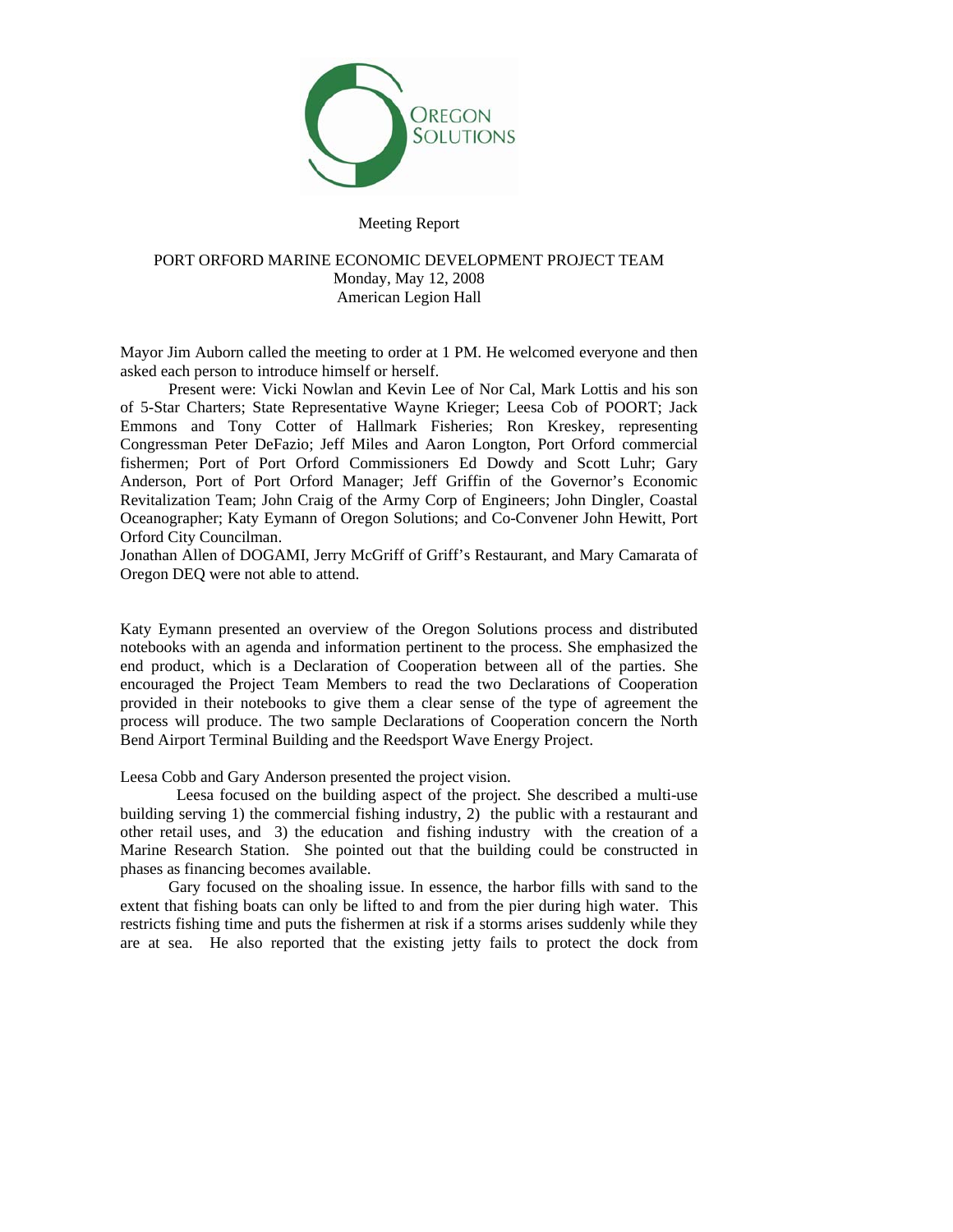overtopping waves that destroy the infrastructure for Hallmark Fisheries during severe storms, and it contributes to shoaling by preventing sand from leaving the harbor. The vision of the shoaling aspect of the project is to reach a year-round solution to the accumulation of sand in the harbor.

Two working groups were created: Shoaling and Building. Each working group will report to the full Project Team as their work progresses. The full Project Team will meet to discuss the recommendations submitted by the working groups.

 The building working group will consist of: Jack Emmons of Hallmark Fisheries, Vicki Nowlin of Nor Cal, Leesa Cobb of POORT, Jeff Miles, Jerry McGriff of Griff's Restaurant, Gary Anderson, Ed Dowdy and Scott Luhr from the Port of Port Orford, and Jeff Griffin from the Oregon Economic Revitalizations Team.

 The membership of the Shoaling Working Group will consist primarily of an Expert Panel. John Dingler described the credentials of each of the expert panel members.

JONATHAN ALLEN - Coastal Geomorphologist: Coastal Section Leader, Oregon Department of Geology and Mineral Industries, Coastal Field Office Postdoctoral Research Fellow, College of Oceanic & Atmospheric Sciences, Oregon State University; PhD, Department of Geography, University of Canterbury, New

Zealand. Research interests:

- Beach and nearshore processes and shoreline management
- Effects of coastal structures
- Wave climate changes

### JIM BAILARD

President<sup>i</sup> Scour Systems, Inc., Carpenteria, CA; PhD, Scripps Institution of Oceanography, La Jolla, CA Consultant to BEACON (Beach Erosion Authority for Clean Oceans and Nourishment, a California Joint Powers Agency)

### DAVE CACCHIONE

Oceanographer Emeritus, US Geological Survey, Menlo Park, CA President, CME (Coastal & Marine Environments) PhD, Massachusetts Institute of Technology Research interests:

- Sediment transport on the continental shelf and in large bays (e.g., San Francisco) Bay)
- Coastal erosion
- Wave effects on the coast

JOHN CRAIG Manager, South Coast Projects USACE, Portland District, Operations Division

JOHN DINGLER

**Deleted:** t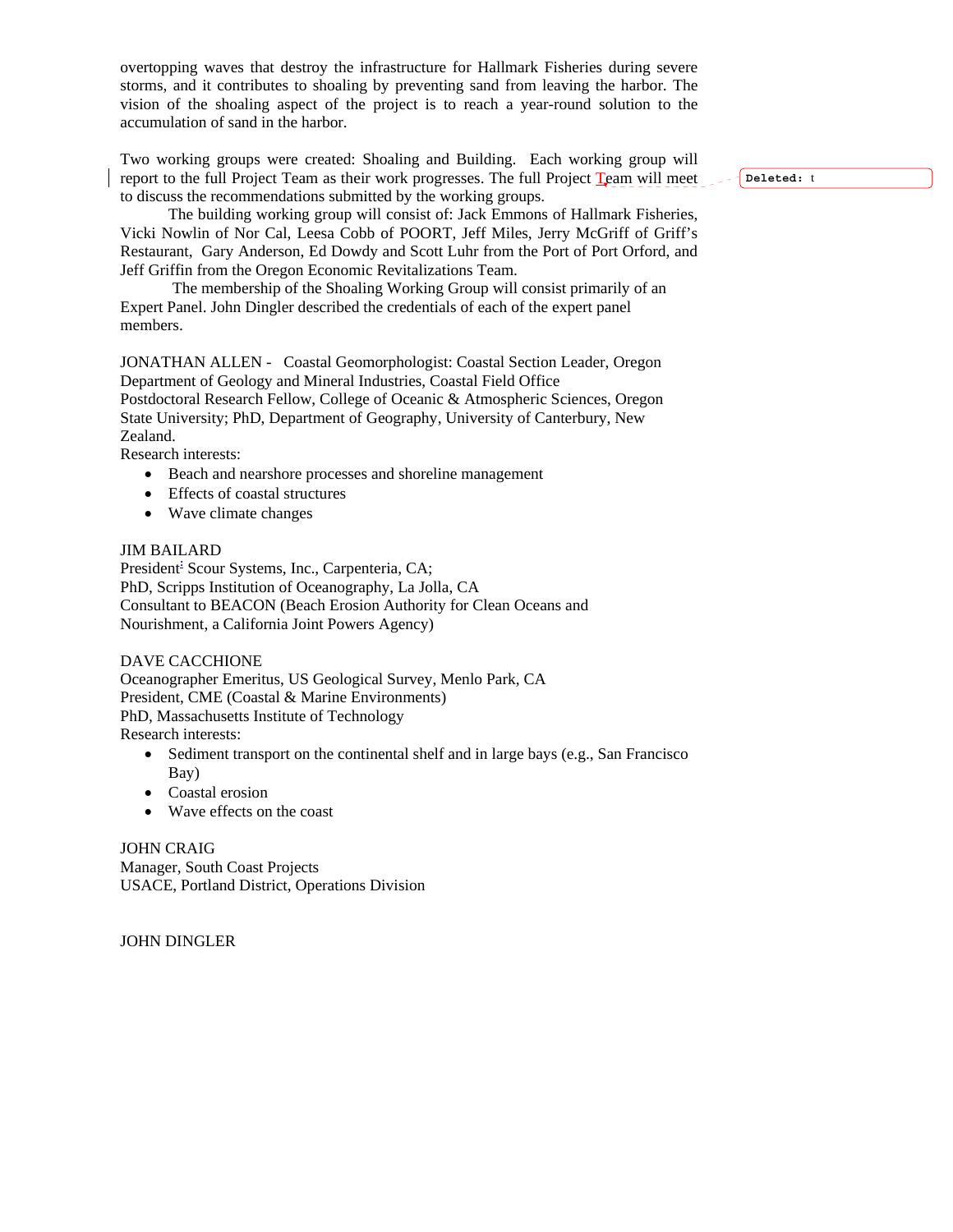Coastal Oceanographer Emeritus, US Geological Survey Menlo Park, CA PhD, Scripps Institution of Oceanography, La Jolla, CA Research interests:

- Coastal and Wetlands Processes
- Nearshore wave-generated sand transport
- Coastal erosion

## PAUL KOMAR

Professor Emeritus, Oregon State University, College of Oceanic and Atmospheric Sciences, Corvallis, OR

PhD, Scripps Institution of Oceanography, La Jolla, CA

Research Interests:

- Marine Geology & geophysics
- Coastal processes
- Coastal Oregon

### CHUCK NORDSTROM

Ocean Research Division, Scripps Institution of Oceanography, La Jolla, CA County Planner, Curry County Planning Department Planning director, City of Port Orford

### DAVID REVELL

Project Manager, Philip Williams and Associates Ltd., San Francisco, CA PhD, University of California Santa Cruz

## AARON LONGTON, Port Orford fisherman.

Chuck Nordstrom will facilitate the work of the expert panel. Gary Anderson, Ed Dowdy, and Scott Luhr from the Port will also be members of the Shoaling Working Group and attend meetings of the Expert Panel.

The time line for each working group was reviewed.

A roundtable discussion was conducted. All of the attendees were asked to state their commitment to the project, major concerns they would like to see addressed, and opportunities and potential obstacles to implementation of the project.

 Vicki Nowlan stated that Kevin Lee of Nor Cal Mark has a major commitment to this project as evidenced by his \$5,000 contribution to the project cost. Nor Cal would like to have more space to expand their operation and they would like to ensure that vessels could safely operate.

 Mark Lottis of 5-Star Charters stated that he appreciates the excellent fishing available at Port Orford and is eager to see the building and shoaling issue addressed. He indicated he would be willing to make a financial investment in a new building.

State Representative Wayne Krieger spoke of the time in 1964 when he first stepped onto the dock of Port Orford. He is committed to improving the infrastructure of the Port so that on-going generations of families can stay in the area and have thriving economic opportunities.

**Deleted:** and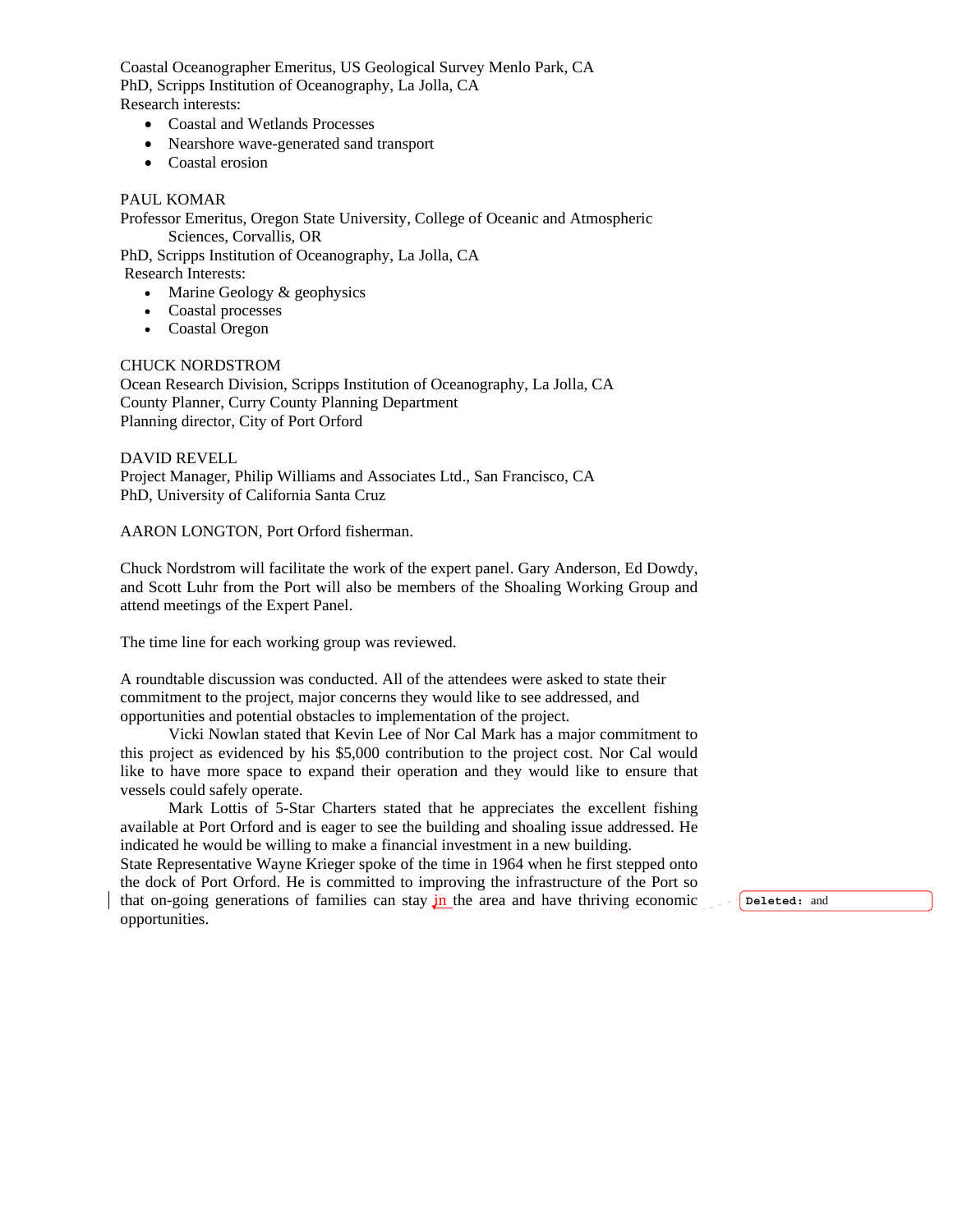Leesa Cob of POORT spoke about the opportunity for the fishing industry and the community to benefit from the establishment of an Ocean Research Station. She emphasized the need to address the shoaling issue.

 Jack Emmons and Tony Cotter of Hallmark Fisheries spoke about the need to prevent destruction of their building and equipment by waves overtopping the jetty during severe storms. Tony described the hazard of fishermen unloading their catch in the surging waves at the base of the dock and the severe safety hazard of launching vessels timed to the next "three big waves" while hoping they do not hit bottom or get overwhelmed by a even bigger wave.

 Ron Kreskey, representing Congressman Peter DeFazio, spoke of the Congressman's long-standing commitment to Port Orford. He stated that Oregon Solutions process of bringing all the stakeholders to the table and reaching agreement on a united course of action made DeFazio's role in providing support much easier because he did not have to balance disparate interests. He also mentioned the effort currently going on in Charleston to develop an Ocean Research facility and that collaboration with that project should be explored.

 Jeff Miles and Aaron Longton, Port Orford commercial fishermen both spoke about the need for a new building and the urgent need to address the hazardous conditions caused by the shoaling in the harbor.

 Port Orford Port Commissioner Ed Dowdy cautioned the group not to get the building issue and the shoaling issue done on the "cheap." He passed out a graph that showed a 600% increase in dredging costs since 1972. The average costs have risen from \$26,800 for the period of 1972 to 1981 to \$470,000 for the period of 1999 to 2007. He stressed that while it may seem practical to minimize costs, it may not be in the best longterm economic interest of the Port to delay paying for needed improvements. The release of federal funds in the Harbor Maintenance Trust fund could support the needs of the Port for a long-term solution.

 Port Orford Port Commissioner Scott Luhr spoke about the need to solve the shoaling issue to increase economic opportunity and improve safety.

 Gary Anderson, General Manager of the Port of Port Orford spoke about the unique value of bringing all the stakeholders to the table to address the building and shoaling issues.

 Jeff Griffin of the Governor's Economic Revitalization Team spoke of the Governors intense interest in increasing economic opportunity in Port Orford and that his is looking forward to the Oregon Solutions process having the full participation of the team members to fulfill this opportunity for united action.

 John Craig of the Army Corp of Engineers spoke about the financial pressures on the USCOE to address major jetty issues all along the Oregon Coast. He reported that President Bush's 2009 budget had \$7,000 for Port Orford dredging. John stated that he is well aware of the hazardous safety issues facing the fishing industry at Port Orford.

The Team identified other stakeholders who should be invited to participate in this project:

 OECDD, Port Division US Coast Guard, Seattle ODOT USDA – Clem Singer Shore Bank – Adam Zimmerman